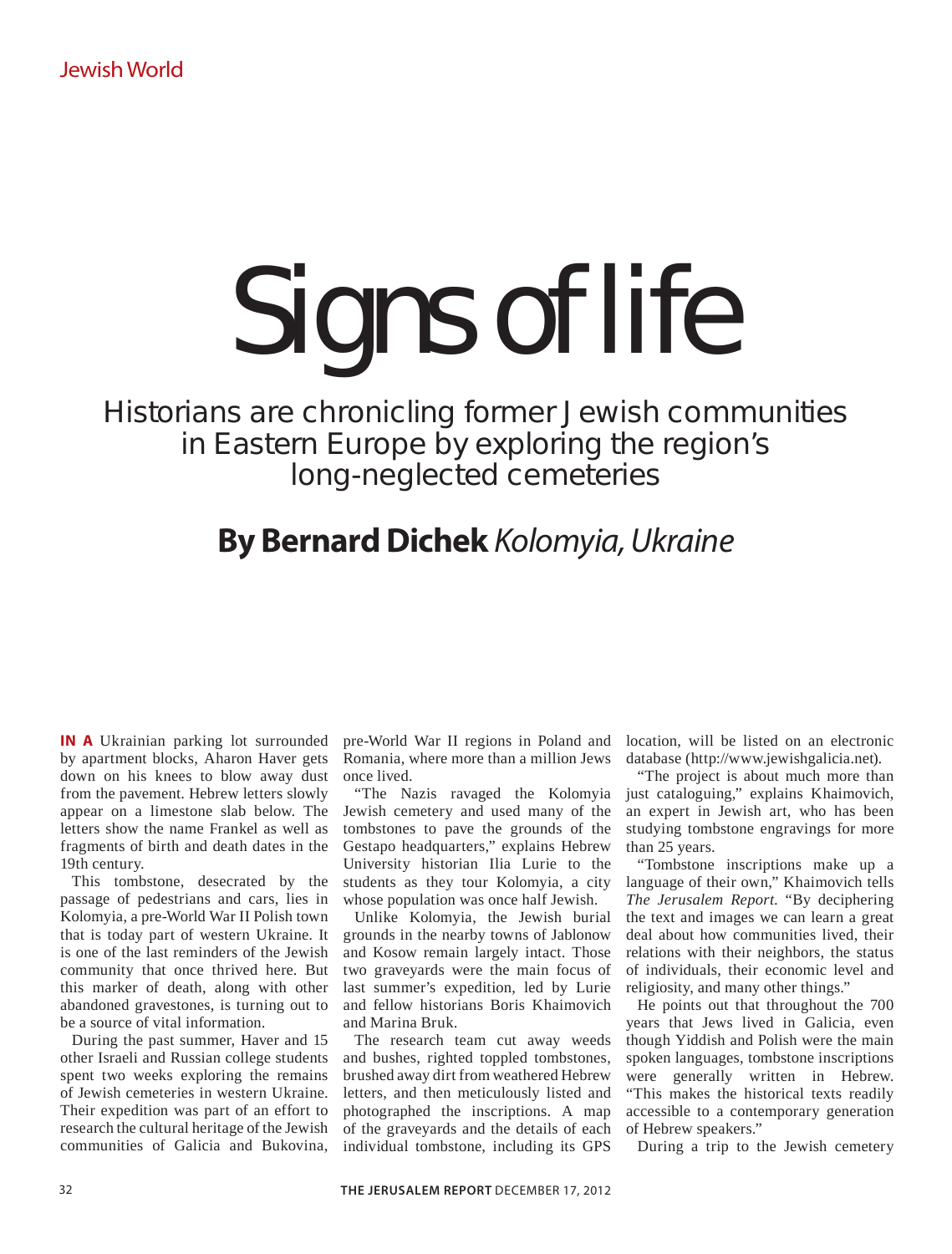

Aharon Haver blows away dust from a tombstone used to pave a Kolomyia parking lot

at Satanow, Khaimovich presents the students with an example of how a tombstone with a puzzling motif can provide insights into the mindset of people who lived several hundred years ago. Many of the tombstones in the cemetery show easily recognizable Jewish symbols, such as *menoras* and prayer books, but Khaimovich singles out one that depicts an illustration of three rabbits linked together.

The use of this imagery seems odd, says Khaimovich, because the symbol of the three rabbits was widely used in other cultures, especially among Christians who associated it with the Holy Trinity. "So why would Jews use it on their graves?" he asks.

There is no definitive answer, but Khaimovich has observed that whenever the symbol of the three rabbits is used on tombstones, at Satanow or in other Jewish cemeteries, one of the names of the deceased is Abraham, Isaac or Jacob.

"So the use of the three rabbits symbol apparently is connected to the three patriarchs of Israel, while the linked chain between them may refer to the cycle of life mentioned in the *yizkor* [memorial] prayer," concludes Khaimovich.

Walking through the cemetery, the students come across other peculiar

## **When my friends in Israel heard that I was going to the Ukraine to study graves, they told me I was crazy. But what I discovered here was an entire world that was unknown to me**

tombstones that capture their attention and stimulate discussion, including an elaborately engraved tombstone with a woman described in flowery Hebrew as being *pikchit vechachmanit* – clever and wise.

off," says Shlomi Golan, a 23-year-old yeshiva student who smiles at the unusual choice of words. "Maybe this also tells us something about the status of women in those days that they also could achieve positions of prominence," he muses.

Unlike the tombstones at Satanow, the inscriptions that the research team discovers at Jablonow and Kosow turn out to be less eye-catching. There are some interesting drawings but, for the most part, they provide only names and dates of birth and death.

"I get the impression she was well have been regular participants in the Still, the researchers are satisfied with their accomplishments. "It is hard to find the words to describe what it is like to uncover something that no one has seen in hundreds of years," says Marina Bruk, while cutting away two-meter high vegetation that has grown over much of the Kosow hillside cemetery. Bruk's Jewish Studies and Hebrew language students at St. Petersburg State University